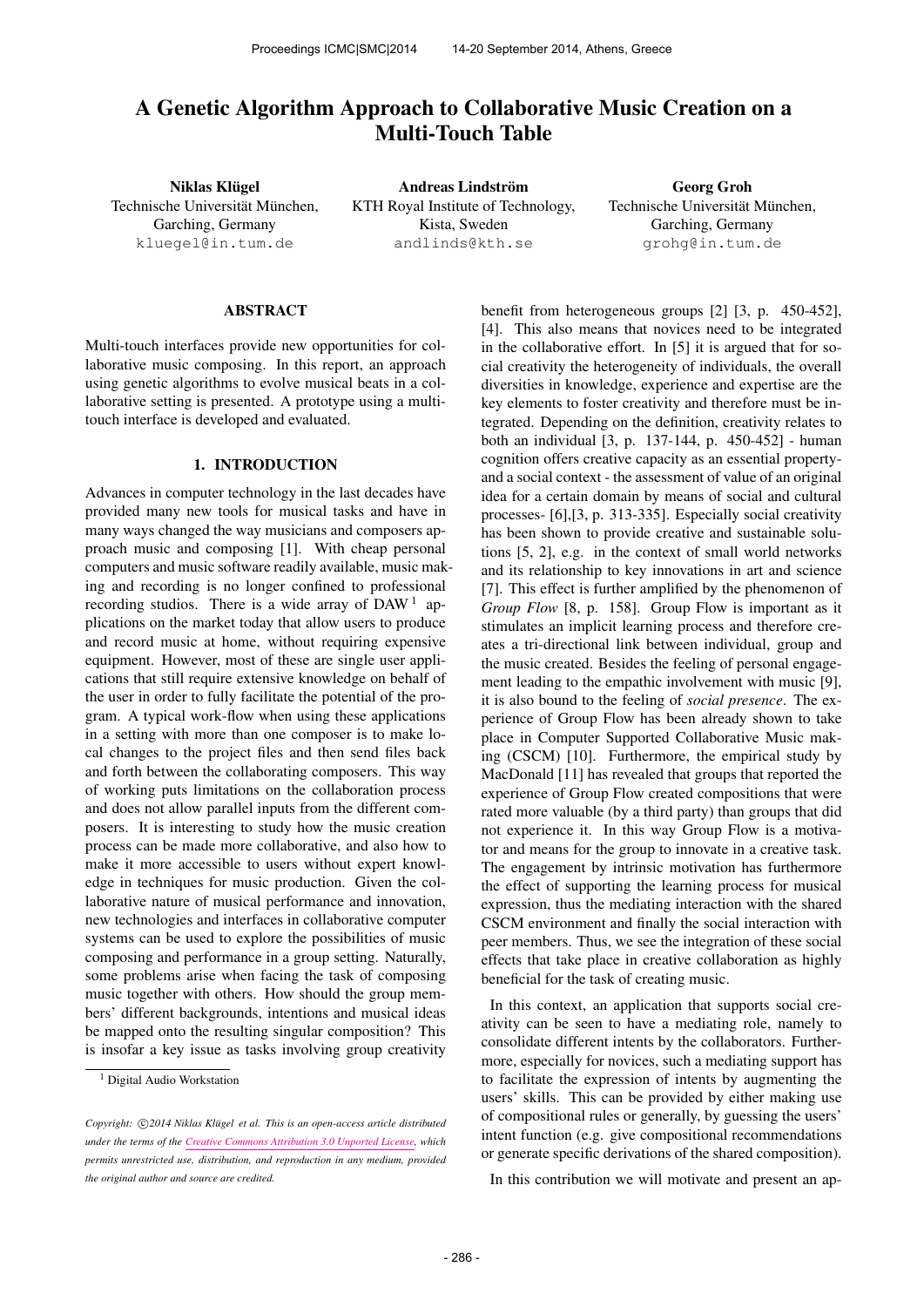proach for co-located group composition using genetic algorithms. Here, such algorithms will be used to establish a mediating functionality that will adapt to the users' modifications of the shared composition in order to converge towards a collectively agreeable goal.

However, the main difficulty in solely evaluating the additional benefit of this mediating role of such an approach is to avoid or at least minimize the bias that the expressivity of direct controls themselves impose upon the application - such as familiar control metaphors for controlling musical events or overtly self-evident gestures encoding musical event mappings. This may otherwise skew results by favouring proficient users for this use case or simplify a compositional process. The reasoning is that musical novices would benefit the most from a mediating functionality given that they presumably have no prior knowledge on how to approach the task of music composition. Hence, they may not be able to *musically* understand the effect of their interactions with the application in view of an intended goal. Thus, regarding the user interface and interaction metaphors, we decidedly put the users into a position where they have to rely on the mediating functionality, therefore enforcing a loss of control at the expense of *perceived* expressivity. We will elaborate this in more detail in section 4.

To summarize, the objective of this contribution is to evaluate, whether active and adaptive mediation, specifically using Genetic Programming, adds additional value for supporting the creative task of collaboratively composing music. For this we will devise a system that is capable of creating a variety of short musical forms ("beats") that include bass and melody lines with accompaniment including chord progressions and drum patterns. We see the music composition system underlying the application as capable to create a realistic subset of music forms common in modern popular music.

Finally, for the prototypical implementation we will utilize a multi-touch table for interaction to further offer means that facilitate social communication protocols [12].

The outline of this paper is as follows: first we will review related work, especially with regard to the application of genetic algorithms. We will then motivate the concept and elaborate the prototypical implementation. This is followed by the presentation of a user study that aimed to evaluate the prototype. The contribution concludes with the discussion of the results thereof and gives starting points for future research. We do not want to evaluate for expressivity but the additional benefit of a mediating role, in our case the GA specifically.

## 2. RELATED WORK

Tabletop interfaces represent one end of the spectrum of synchronicity where all group interaction is carried out physically and locally using a single shared workspace. Several applications either in the scientific or commercial field exist that facilitate the collaborative composition of music following various metaphors using a multi-touch table. ReacTable [13], for example, allows the creation of looped phrases using step-sequencers that modulate audio

generators (modular synthesizer). A previous contribution [14] allowed collaboratively arranging sequences of note events that have been entered using the piano roll notation (non-linear multi-track sequencer). Xenakis, on the other hand, follows a probabilistic approach to compose musical events (algorithmic composition) and Touchtr4ck [15] allows to mix and manipulate recorded sound material (loop/phrase sampling). However, these applications do not *actively* mediate the collaborative composition process by taking part in the decision making.

There have been many attempts to mediate or automate music composition tasks in order to have computers aid composing music that is pleasing to human ears. Different approaches in the general field of algorithmic composition are described in [16]. A prominent one is to use genetic algorithms to generate music. Such algorithms draw inspiration from the evolution in nature in order to solve computational problems and were invented by John Holland in the 1960s [16, p. 2]. No domain specific knowledge about the problem is necessary and they can be applied to a vast array of optimization problems. Given a welldefined problem, candidate solutions to the problem are encoded as chromosomes, usually as bit-strings. In order to evaluate the fitness of a chromosome, a fitness function is used that assigns a score to a given chromosome. In a simple form, a genetic algorithm starts by randomly generating a starting population of chromosomes and assigning scores to each one using the fitness function. New chromosomes are then spawned from the initial population using crossover and mutation operations. Crossover between two "parent" chromosomes is done by concatenating divisions of the bit-strings of the chromosomes in order to create a new one. Mutation of the resulting "child" chromosome is performed by changing the value at each bit position with a small probability. This is done to ensure variance in the population over time. By giving highly fit individuals a bigger probability of being chosen for reproduction by crossover, the aim is to obtain high quality solutions after several generations of evolution.

When applying genetic algorithms in a musical composition context, the search problem can be defined as "from the space of all possible compositions, find one that sounds good" [17]. Two obstacles need to be overcome here in order to be able to apply genetic algorithms: first, an encoding of the musical structure must be defined so that chromosomes can be created and evolved. Second, a fitness function must be defined that can rate the quality musical output. Of these two obstacles, the second one is definitely the hardest one to overcome due to the difficulty of objectively rating the quality of music by automatic means. Nevertheless, quite a few applications have emerged using this approach. An overview of some of these can be found in [18, ch. 7.4]. Many of the applications described usually perform a specific task (such as harmonizing a melody line) with comparison to human compositions as basis for the fitness function. Others use rules grounded in musical theory to rate the chromosomes.

Another approach is to have a human-based fitness function by letting a human evaluator rate the output of the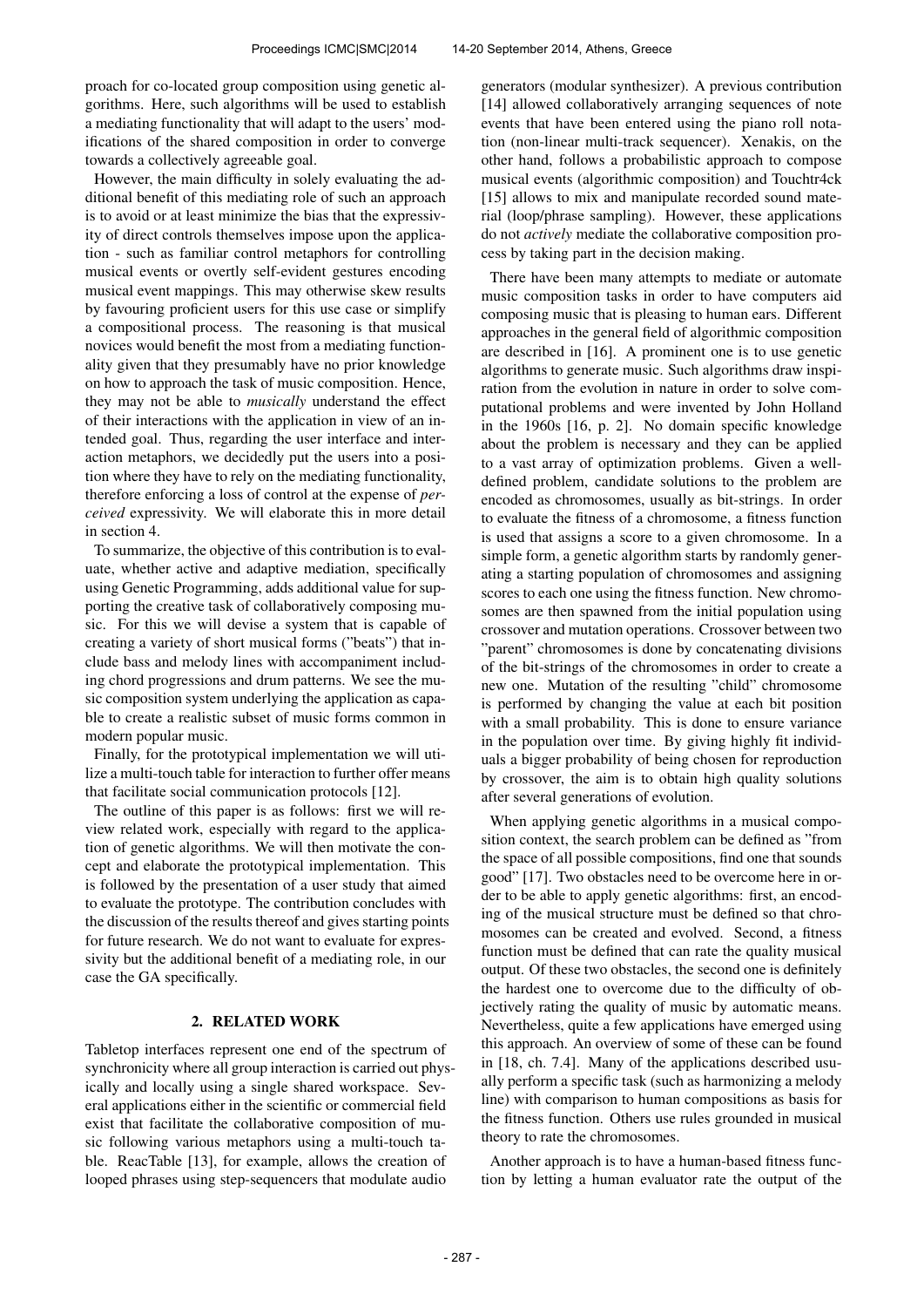program. This is used for example in the application Gen-JAM [19], which can generate jazz solos over a given chord progression. This circumvents the difficult problem of algorithmically rating musical quality. However, as discussed in [18, ch. 7.4.2], when using a human fitness function the output is dependent on the evaluating person who might be exposed to fatigue after evaluating large numbers of musical examples. This could lead to non-consequent rating from the evaluator which in turn results in a poor performance of the algorithm. Therefore such issues have to be remedied for a practical real-time application of a genetic algorithm approach. Furthermore, it is necessary that users have direct influence on the behaviour of the algorithm such that it can can adapt to new composition objectives (e.g. an abrupt change in the group's stylistic preference).

# 3. CONCEPT

There are some studies and applications that explore the possibility of using genetic algorithms in an interactive setting. One example is described in [20], where a genetic algorithm guided by the position of two users in space generates layered melodies. However, this application lacks a fitness function and only generates new chromosomes based on the users' actions. Studies and applications of this kind are interesting for several reasons. It might be possible to overcome the previously mentioned fatigue problems when using human evaluators by letting the evaluators themselves interact with and affect the chromosomes linked to the music creation. This can be seen as guided mutation operations, as opposed to the random mutations performed by the program. In fact, it is argued in [21, p. 2- 3] that development of musical structure can be seen as directed mutation; new musical ideas are generated by mutating other musical ideas.

Such an approach can be implemented using a turn-based composition strategy that comprises of repeated turns of active modification of the composition by the users (e.g. changing the scale or patterns of the shared composition) and evaluation by the users after which the genetic algorithm performs one cycle and then presents the users with an updated version of their previous composition. The evaluation can be implemented using a voting scheme, thus it corresponds directly to a fitness function in generic genetic algorithms.

Splitting the composition process into several cycles of phases furthermore has the not only the advantage of users being able to directly alter the composition in real-time to steer the genetic algorithm but also to hear the results of their interactions immediately (first phase). This immediacy is necessary for any musical engagement [22].

To summarize, our approach implies a direct analogy between the human composition process and the compositional process performed by a genetic algorithm. This also serves as a motivation for the choice of using genetic algorithms with additional guided mutation from the users as an additional element, since the user input can directly be applied to the algorithm at run-time. Therefore, the approach involves the users in the music generation instead of just letting them passively listen and rate the automated music creation, in order to achieve faster convergence of the genetic search and to solve the previously discussed listening fatigue problem. In this way, the mediating role of this creativity support system is in some way to guess the collaborator's musical intent and to converge towards it.

In order to investigate how genetic algorithms can support and enhance the creativity of group composition, an application was developed that realizes the concept of applying user input as directed mutation to a genetic algorithm that generates musical beats. In order to limit the musical space that the users can explore, the application was designed to produce musical beats with a length of four bars. The beats have a granularity corresponding to 16th notes, not unlike that of a 16th-note step sequencer. This approach of course further limits the musical abilities of the application. The application can only produce note lengths that are integer multiples of a 16-th note, which means that for instance triplets can not be achieved. However, for the purpose of this experiment, this simple approach should be sufficient while it can be safely assumed that the application can be generalized to contain more complex rhythmic combinations and to support music that is not beat based, if the basic concept should prove to be successful.

A beat in the application consists of a drum part, a bass line, a melody and a chord sequence that defines the harmonic environment for the bass and melody parts. The drum part in turn consists of hi-hat, bass, and snare drum rhythms that can vary individually over the four bars. The bass and melody are monophonic with notes extracted from the current chord. Each chord consists of four notes that are extracted from a global seven note scale. One chord is applied to each bar, which means that the beat can be seen as a chord sequence of four chords. Apart from controlling the root note of each chord, the users can also control the specific voicing used for each chord as well as the rhythm of the chord playback. Other global parameters apart from the scale used are the tempo for the beat and a binary shuffle switch that applies to all instruments on a 16-th note level. By interacting with the interface of the application, the users can change the parameters of each part individually. An important question in this context is how to map the settings of the interface controls to patterns (rhythm and pitch) for each of the instruments. Also, in order to apply a genetic algorithm to the beat generation, an encoding is needed to represent different beats.

# 3.1 Pattern Mappings

Regarding the mapping from user input to musical patterns, an initial approach was to allow all possible combinations of beats by representing the rhythm of an instrument by four 16-bit numbers (one for each bar) where the value of the bit in position  $i$  decided if the  $i$ :th 16-note in that bar should be a hit  $(1)$ , or a rest  $(0)$ . By setting the range of the user controls for the rhythm of that instrument in that bar to the interval  $[0, 2^{16} - 1]$ , all possible 16-th note rhythms cab be achieved. For each note in the rhythms of the melodic instruments (bass and melody), all scale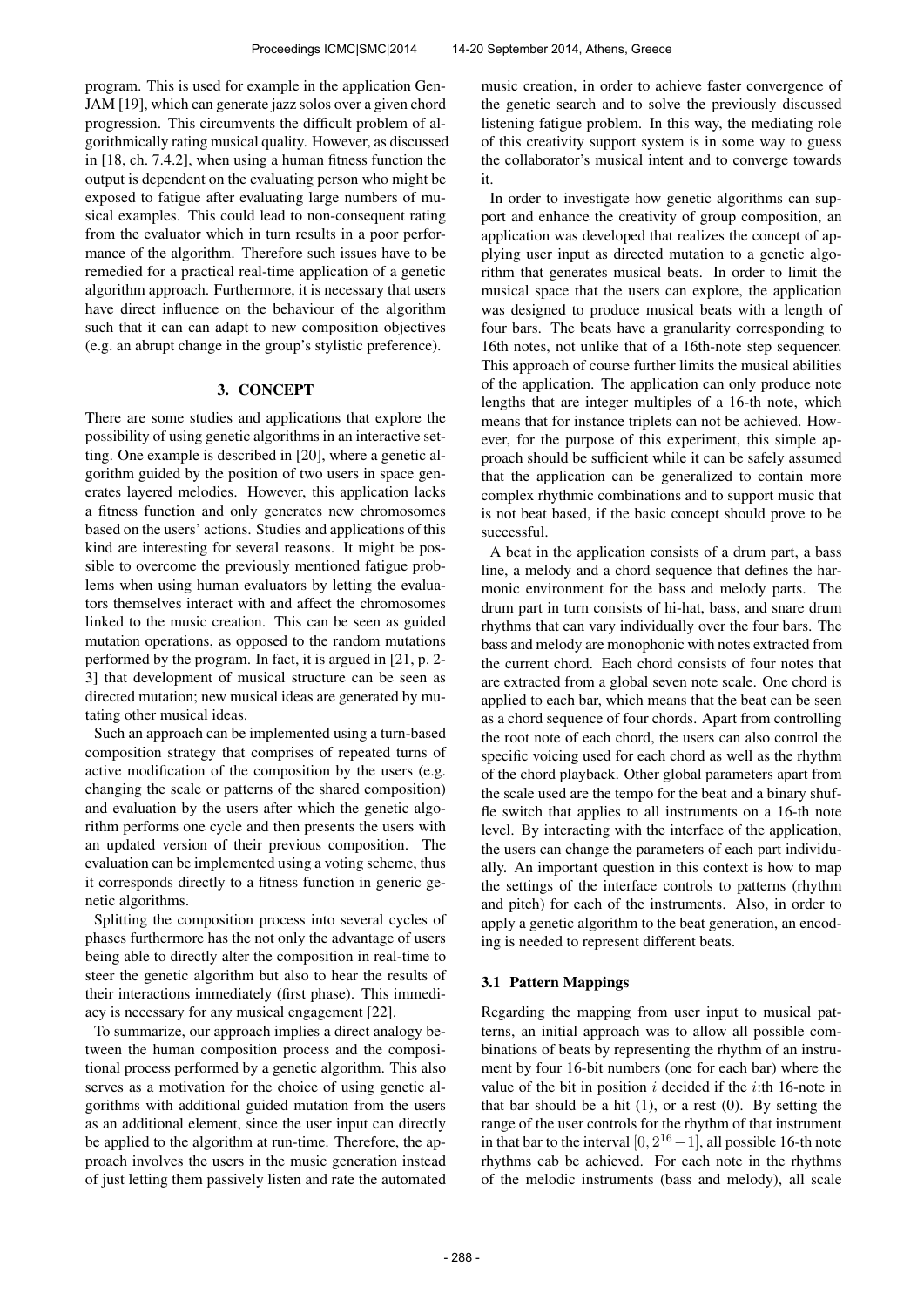| <b>Instrument / Parameter</b> | # patterns |
|-------------------------------|------------|
| Hi-Hat                        |            |
| Snare drum                    | 4          |
| Kick drum                     | 4          |
| Chord root note               |            |
| Chord voicing                 | 8          |
| Chord rhythm                  | 4          |
| Melody                        | 16         |
| Bass line                     | 16         |
| Scale                         |            |

Table 1. Patterns used for the various instrument types or compositional parameters and their respective number of alternate instances

pitches would be available. However, this approach turned out to be problematic for two main reasons. First, the encoding of a 4 bar beat would need more than 300 bits for its representation which might lead to very long convergence times, especially in an interactive setting with human evaluators. Second, a large subset of the possible beats would probably be rendered non-musical by the users. Thus, this approach needed some modification. To reduce the search space and to render more musical beats, predefined patterns were introduced to each instrument. The rhythmic patterns for each instrument still used the bit-extraction technique described above, but now only a small subset of integers in the interval could be used (between 4-16 rhythmic patterns per instrument). For the melodic instruments, common arpeggiator patterns<sup>2</sup> were used. Eight different scales could be chosen as the harmonic environment for each beat, ranging from common scales such as Ionian (major) and minor pentatonic to more exotic scales such as diminished and whole-tone scales. The tempo, expressed in beats per minute, could be set to any integer in the interval [60, 300] and the shuffle switch was indirectly defined as a modulo-2 operation of the sum of the drum parameters, resulting in a shuffled beat if they add up to an odd number. To imitate the shuffling of a human drummer, the shuffle ratio was decided by the tempo of the beat as described in [23]. The advantages of this pattern-based approach include more musically coherent beats and radically shorter beat encodings. The patterns can be ordered with respect to their rhythmic complexity [24], which allows for more musically sensible mutations. An obvious disadvantage is that the musical space is totally defined by the pre-defined patterns which reduces the generality of the application and the musical freedom of the users.

## 3.2 BEAT ENCODING

Using the pattern based approach described in the previous section, the chromosome of a beat could be encoded as a string of concatenated integers, with each integer giving the pattern index of a specific instrument. Thus, the set of integers specifying the patterns to apply for each instrument corresponds to a gene in the chromosome. The pattern encoding for each instrument is given in table 1. As an example, the gene integer that corresponds to the melody pattern in a bar takes a value in the interval [1, 16]. A beat contains four bars in which the patterns can vary independently (with the exception of the scale, which is global for all four bars). Disregarding global tempo and pitch parameters, the cardinality  $|S|$  of the set of unique beats that the application can produce is

$$
|S| = 8 \cdot (8 \cdot 4 \cdot 4 \cdot 7 \cdot 8 \cdot 4 \cdot 16 \cdot 16)^4 \approx 2.3 \cdot 10^{28}
$$

Half of these beats will be shuffled beats. The tempo and pitch of each beat can be altered for further variation. This result ensures that the musical space available to the users to explore is still very large, despite using the limiting pattern approach.

#### 3.3 Fitness Function

With the encoding of beats defined, all that remains is to define a fitness function that grades the quality of a beat. Due to the difficulty of algorithmically grading musical quality (see section 2) as well as due to having the goal of a highly interactive setting, the choice was made to implement a voting system for the fitness function. After modifying a beat, each user can grade the current beat by supplying a decimal value in the interval  $[0, 1]$ , where high scores correspond to high musical quality. The average of all votes is then fed to the genetic algorithm and used as fitness. By using this approach, the aim is to map the group's creative will into a singular value, thus allowing the beats to converge to the group's preference over time.

# 4. INTERFACE & PROTOTYPE

Regarding the emphasis on the mediating functionality presented in the introduction, we decided to use abstract shapes to control the various parameters inherent in the composition which deliberately do not suggest concrete musical meaning. Thus, for a user not knowing the underlying pattern based system, there is no immediate connection between interaction and the *exact* musical result. However, all parameters of the shared composition are represented with a direct one-to-one mapping: each individual instrument or parameter was represented as a shape, changing their size or three dimensional rotation (using multi-touch gestures) corresponded to the pattern selected for that particular instrument of parameter. Furthermore, besides the scale factor of a shape the amount of absolute rotation was indicated by illustrating arcs surrounding it, giving visual feedback that the interaction had been registered by the application. In this way the state of the application is always visible and not artificially obfuscated. Instead, it is expressed in terms that are not making use of established musical vocabulary and that only allow a rough guess of what the parameter values represented by the position of a shape are (e.g. the visualization of a rotated shape does not indicate exactly which pattern has been chosen).

A screen-shot of the interface of the prototype can be seen in figure 1. The four blue and yellow shapes correspond to chord and drum parameters, respectively. The grey pyramid shape at the top of the screen controls the melody and

<sup>2</sup> Ascending, descending, ascending / descending and alternating.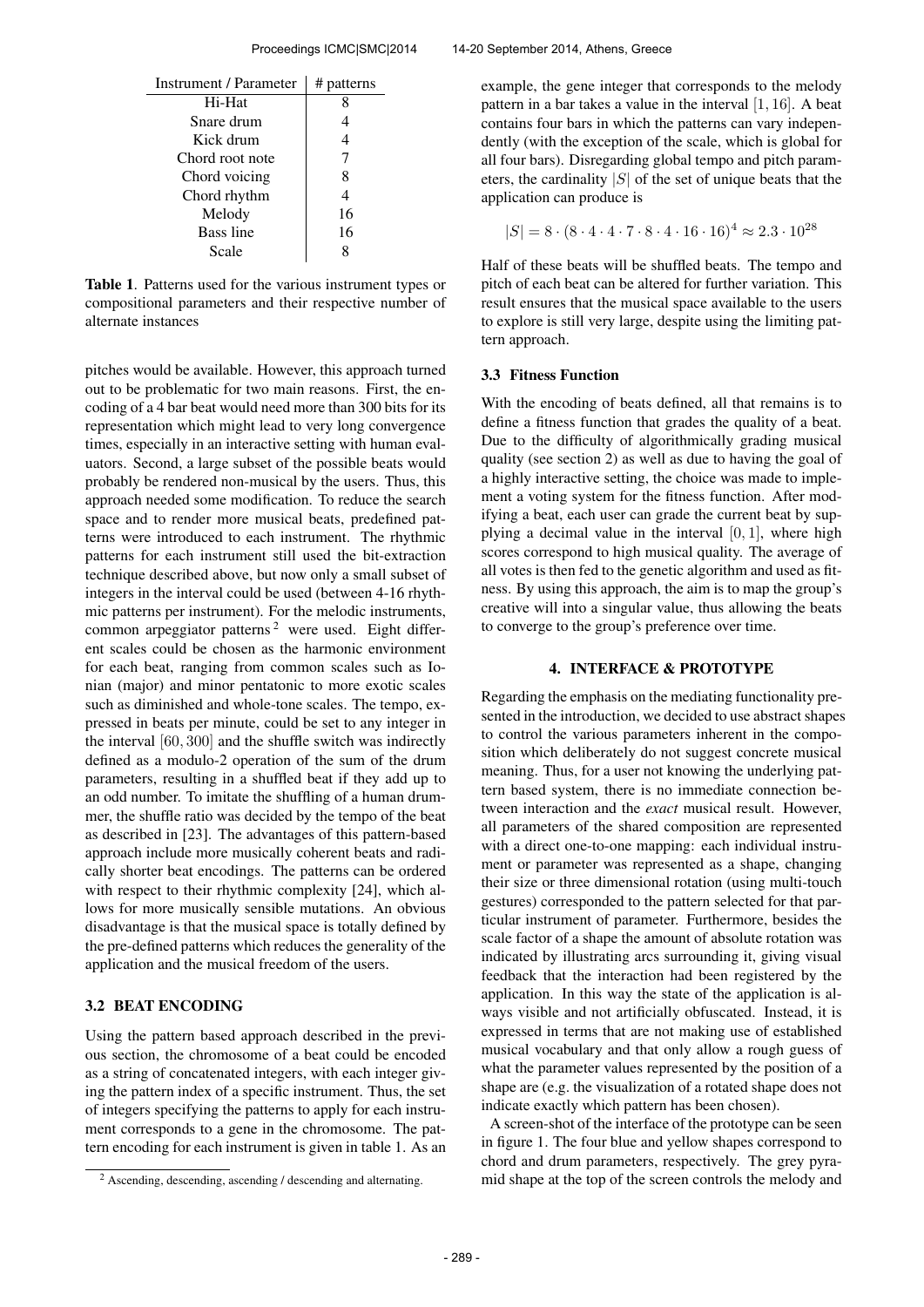the cube to its right controls the bass parameters. The two red shapes to the right control the global scale, pitch and tempo. The three voting panels can be seen, as well as a centered circular progress bar that completes one lap in the four measures of the beat.

When the application was started, an initial population of six beats was randomly generated and given low random fitness scores. One of these randomly generated beats was chosen as the initial beat for the users to modify. The shapes were automatically updated (resized and rotated) to represent the new state of the application corresponding to the randomly generated patterns. This beat could now be heard by the users and they could modify it by moving and rotating the shapes. The users were free to vote at any time, and when all three users had supplied a vote, the average score was supplied to the genetic algorithm. Two beats were then selected for mating from the entire population. A new offspring was created using crossover of the chromosomes and the resulting child subjected to random mutations (usually by adding or subtracting a small number to the pattern index) and the child beat was given to the users for modifications. The chance for a beat of being selected for mating was proportional to the fitness rating of the beat. To further speed up convergence, we performed additional modifications to the genetic algorithm, namely the reduction of the population size to at most ten chromosomes and a reduction of the fitness score of old beats after each new generation to premier new beats added to the population.

We used a 55 inch multi-touch table to interface with our application. The number of parameters available to modify the beats as well as the dimensions of the multi-touch board made the prototype suitable to use in groups of three, with the intention that one person controls the drum parameters, a second the chord parameters and the third one the melody and bass. The control over the global parameters scale, tempo and pitch could be shared between the users. This can be seen as an analogy to a traditional band environment. However, for the evaluation we explicitly told the participants that they are free to change position as they wish during the testing.

The interface and genetic algorithms were implemented as a Scala program, sending OSC messages to a Pure Data patch that realized the patterns. From this patch, MIDI messages were sent to a running instance of Ableton Live<sup>3</sup> which played back the beat using stock instruments.

## 5. EVALUATION

18 test subjects were divided into groups of three for the evaluation. The test subjects were engineering students of which 61% played an instrument or sang in their free time. 56% had received musical training in some form. The test subjects' amount of previous experience with multi-touch interfaces varied substantially. The evaluation was divided into two consecutive parts: first, after a brief explanation of the functionality of the application, the test subjects were allowed to create beats with the application for 25 minutes.

During this session, the users were allowed to experiment and use the voting system freely. They were instructed that they could use any means of collaboration available to them, verbal as well as non-verbal. They were also told that they could move around the multi-touch table to rotate the control of the beat parameters within the group. In the second part of the evaluation, the test subjects answered a computer-mediated questionnaire containing questions regarding collaboration aspects, expressive capabilities of the prototype and the user experience. Most questions used a 5-level Likert scale.

# 6. RESULTS

As expected, the application was rated low to mediocre regarding control and expressivity. Only 45% of the participants agreed that they found it easy to control specific parts of the composition, 67% to control their parts of the music such as instruments or and only 50% control over the music as a whole. Furthermore, they felt that they could not express their creativity properly (44% agreement), but express themselves musically (63% agreement). Still, and in accordance with our assumption in the introduction that unacquainted users would still be able to make out the effect of their interactions, 71% agreed that their actions affected the music. Additionally, concerning the potential for exploring the musical possibilities, 84% of users thought there was a lot to discover with the application.

Regarding collaboration, 71% saw their collaborators as enrichment for their creative endeavours, 67% agreed that the application supported their collaboration and furthermore 72% felt that the application helped them being creative as a group.

With respect to the most important part of the evaluation, the mediating functionality was voted favourably. The average number of voting rounds was 11, indicating that this part of the system was frequently used during the comparatively short time for evaluation. In accordance to this, only 24% of the participants thought of the voting system to be unnecessary. 83% of users stated that the music got better over time, and 66% stated that after completing a single voting round, the musical quality of the new offspring beat that was presented was higher than the parent beat while still being recognizable (70%). Half of the users said they were helped to new musical ideas and also stated that their group was mostly in agreement about the voting (73%).

Given the low ratings in regards to control, it is surprising that only 38% percent of the users stated that they got frustrated using the application. Accordingly to the favourable reviews of the collaborative and mediating aspects 80% of the participants felt that it was fun to make music with the application and, equally, that they enjoyed using it. Especially since the results were mixed with respect to liking the music that has been produced.

Regarding verbal communication, it was noted that groups where at least one member did not know the other members used a lot less verbal communication in the form of directives or discussions as opposed to groups where all members knew each other from before. Furthermore, some groups frequently changed positions around the table, which

<sup>3</sup> <https://www.ableton.com/>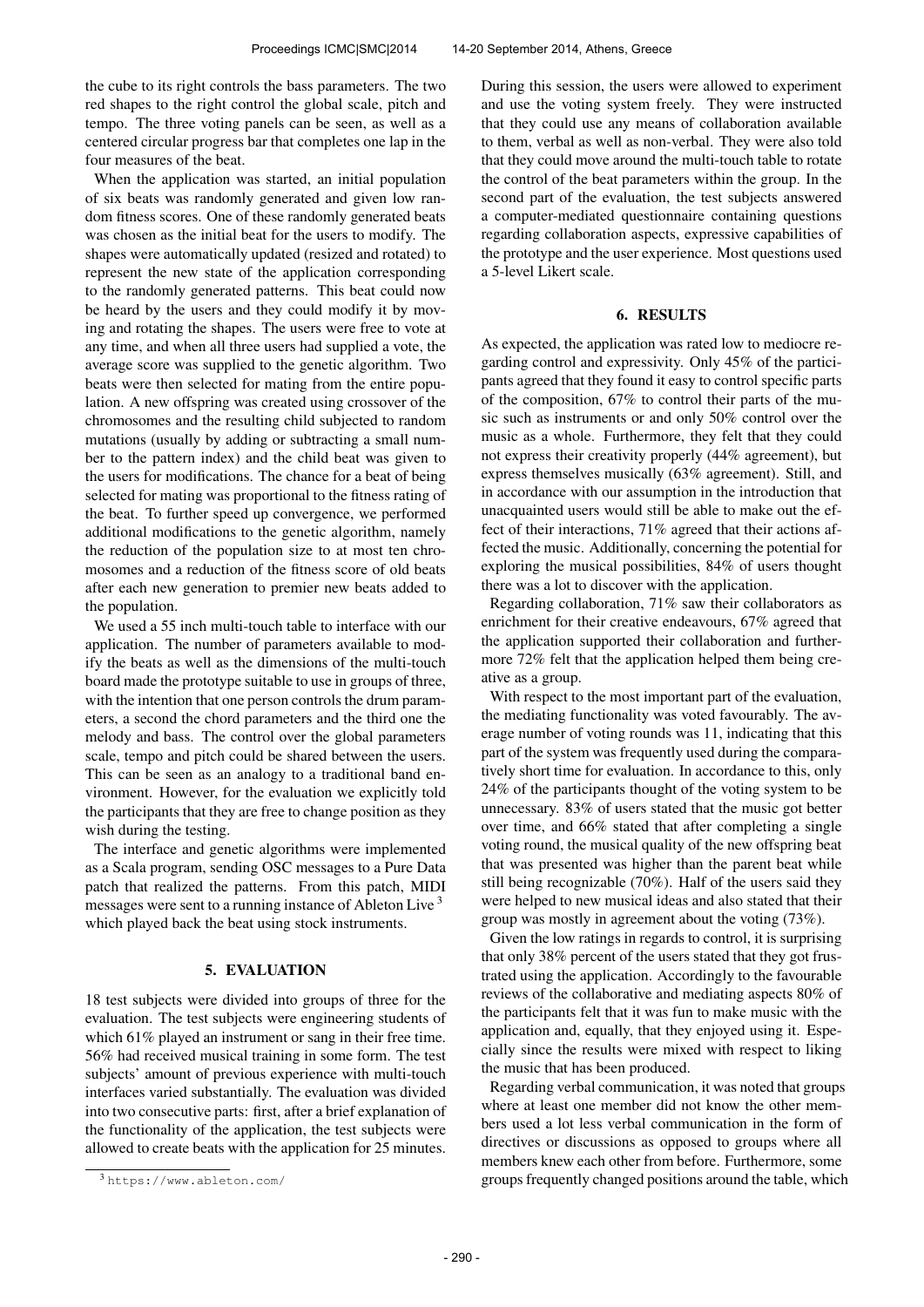

Figure 1. A screenshot showing the interface of the prototypical implementation

may hint at their more democratic approach to using the application.

# 7. DISCUSSION & CONCLUSION

The problems revealed in the evaluation are related to the usability of the prototype. The difficulty for users to understand the functionality of the controls and inability to modify specific parts of the beat to their liking can be traced to the abstract layout of the interface. Given this contrast to the fact that the majority of users thought the quality of the resulting beat improved (after a single or multiple voting rounds) compared to the original beat indicates that the genetic algorithm approach may indeed fulfil its role in supporting the users in their creative endeavours. Furthermore, the aim of having software inspiring new musical ideas is rather ambitious and the fact that half of the users got new ideas from the genetic approach can therefore be seen as positive. However this result should be regarded as preliminary and therefore taken with caution, since additional experiments are necessary to differentiate between beneficial social effects of the collaboration, the efficiency of the genetic approach, or possible placebo effects. Therefore we argue that a feasible approach would be to evaluate the application with two modifications: completely randomized offspring and offspring that are not altered at all. With these results it should be possible to remove the bias from the evaluations. We credit the mixed results regarding the produced music to both the instrumentation (stock synthesizer patches) and the use of patterns. As the space of possible compositions is still confined to these and that some users may have preferred other musical styles.

To conclude, we nevertheless see these results as satisfactory, especially regarding the favourable feedback to the collaborative aspects in general, indicating that there is additional value in supporting collaborative creativity actively by taking part of the decision process is a viable option. For more complete applications, however, the aim should be not only to add expressive or musically meaningful controls for the composition but also to the synthesis of sound for shaping timbre.

The source code for our application and the related libraries are available online<sup>4</sup>.

#### 8. REFERENCES

- [1] P. Ramshaw, "Is music production now a composition process?" in *Proc. Int. Conf. First Annual Conference on the Art of Record Production*, London, UK, 2006.
- [2] G. Fischer, "Distributed intelligence: Extending the power of the unaided, individual human mind," *Proc. Work. Conf. Adv. Vis. Interfaces*.
- [3] R. J. Sternberg, *Handbook of creativity*, ser. Perspectives on individual differences, R. J. Sternberg, Ed. Cambridge University Press.
- [4] G. Morgan, "Paradigms, Metaphors, and Puzzle Solving in Organization Theory," *Adm. Sci. Q.*, no. 4, p. 605.
- [5] G. Fischer, "Distances and diversity: sources for social creativity," in *Proc. 5th Conf. Creat. Cogn.* ACM, pp. 128–136.
- [6] M. Csikszentmihalyi, *Creativity : Flow and the Psychology of Discovery and Invention*. Perennial, Jun.
- [7] B. Uzzi and J. Spiro, "Collaboration and Creativity: The Small World Problem," *Am. J. Sociol.*, no. 2, pp. 447–504, Sep.

<sup>4</sup> <https://github.com/lodsb/UltraCom>